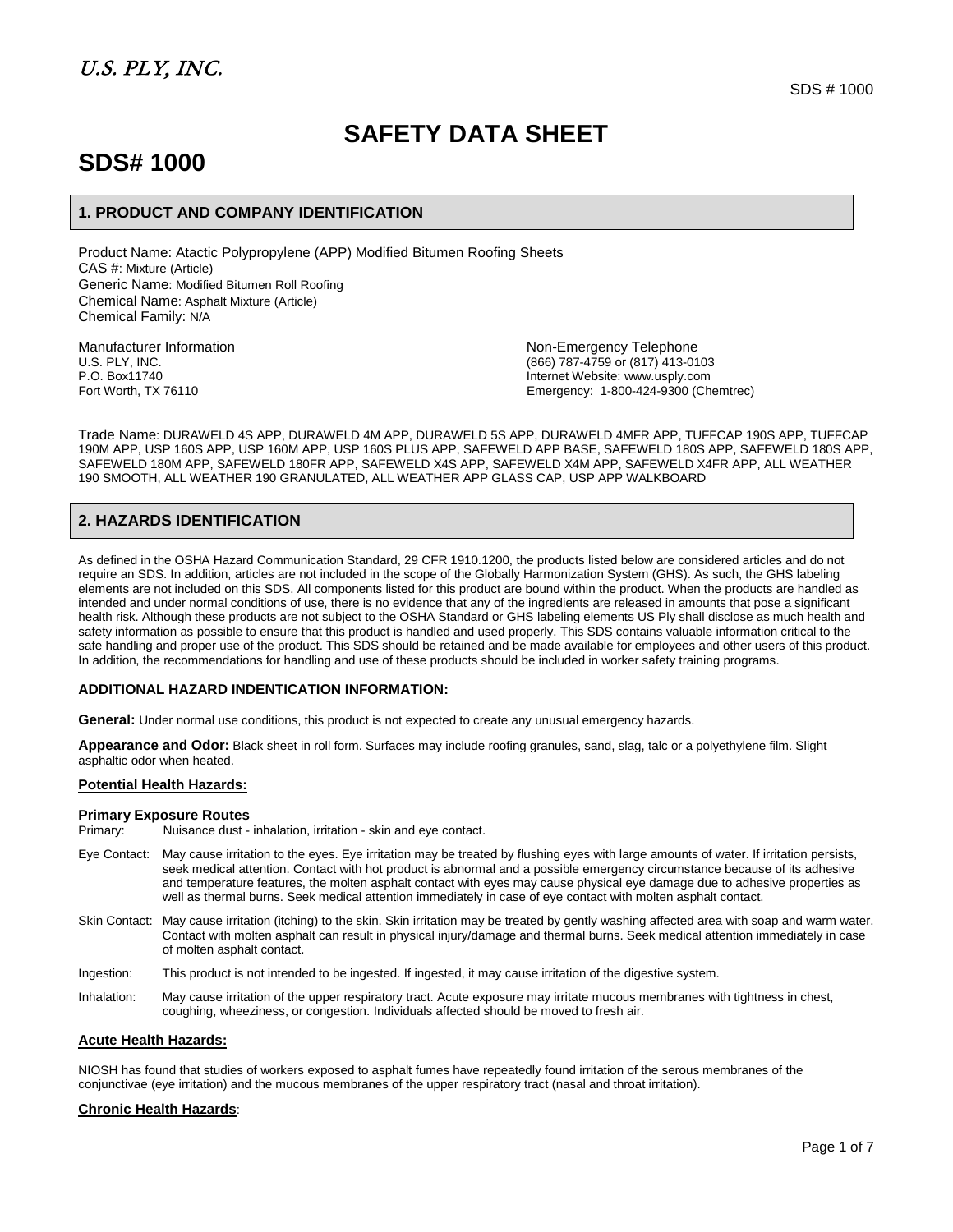Occupational exposures to asphalt, oxidized asphalt, silica and formaldehyde, which may occur from these products during abnormal conditions of use or emergencies, have been found to be probable or known human carcinogens, and may cause serious irreversible lung disease and other non-cancerous effects. See Section 11 of this document.

### **Medical Conditions Aggravated by Exposure:**

Exposure to dust may aggravate pre-existing upper respiratory and lung diseases or conditions.

### **3. COMPOSITION INFORMATION ON INGREDIENTS**

This material is not considered hazardous by the OSHA Hazard Communication Standard (29 CFR 1910.1200).

| <b>Chemical Name</b>                                                                                                                                                                                                                                    | <b>Common Name and</b><br>CAS#<br>synonyms |                 | <b>Percent</b><br>Weight | <b>Trade Secret</b> |  |  |
|---------------------------------------------------------------------------------------------------------------------------------------------------------------------------------------------------------------------------------------------------------|--------------------------------------------|-----------------|--------------------------|---------------------|--|--|
| Asphalt                                                                                                                                                                                                                                                 | Asphalt                                    | 8052-42-4       | 45-65                    |                     |  |  |
| Calcium Carbonate                                                                                                                                                                                                                                       | Limestone                                  | 1317-65-3       | 25-35                    |                     |  |  |
| Polypropylene (atactic and isotactic)                                                                                                                                                                                                                   | Polypropylene                              | $9003 - 07 - 0$ | $20 - 30$                |                     |  |  |
| Crystalline Silica                                                                                                                                                                                                                                      | Rose quartz/sand                           | 14808-60-7      | $0.1 - 1$                |                     |  |  |
| Granules                                                                                                                                                                                                                                                | Roofing Granules                           | n/a             | $0 - 40$                 |                     |  |  |
| Coal Slag                                                                                                                                                                                                                                               | Coal Slag                                  | n/a             | $0 - 35$                 |                     |  |  |
| Calcium Borate<br>Colemanite                                                                                                                                                                                                                            |                                            | 12007-56-6      | $0 - 30$                 |                     |  |  |
| Polyester fiber                                                                                                                                                                                                                                         | Polyester fiber                            | n/a             | $0 - 10$                 |                     |  |  |
| Fiberglass Mat or Filament glass fiber<br>Fiberglass Mat or Filament glass fiber                                                                                                                                                                        |                                            | 65997-17-3      | $0 - 10$                 |                     |  |  |
| Talc (containing no asbestos fibers)                                                                                                                                                                                                                    | Talcum                                     | 14807-96-6      | $0 - 10$                 |                     |  |  |
| Polyethylene                                                                                                                                                                                                                                            | Polyethylene<br>9002-88-4                  |                 | $0 - 5$                  | $\tilde{}$          |  |  |
| There are no additional ingredients present which, within the current knowledge of the supplier and/or in the concentrations applicable, are classified<br>as hazardous to the health or environment and would hence require reporting in this section. |                                            |                 |                          |                     |  |  |

Granules are used only on products with an M suffix and an FR suffix. It is not used on products with an S suffix.

Coal Slag is a mixture containing Amorphous Silicon Dioxide, Aluminum Oxide, Iron Oxide, Calcium Oxide, Potassium Oxide, Titanium Oxide, Magnesium Oxide, Sodium Oxide, Quartz, Cristobalite, and Beryllium. See also Sections 8 and 11 of this document. Coal Slag is used as a bottom surfacing on certain SafeWeld brand products.

Calcium Borate (colemanite) are used only in products with an FR suffix. It is not used on products without an FR suffix.

DuraWeld, SafeWeld 180, TuffCap, All Weather 190, and USP 160 brand products use polyester fiber and may also contain a filament glass fiber. SafeWeld X4 brand products use a combination of fiberglass mat and polyester fiber. All Weather APP Glass Cap and SafeWeld APP Base uses a fiberglass mat and does not use a polyester or filament glass fiber.

Talc is used as a top surfacing on products with an S suffix and SafeWeld APP Base. It is not used on any granule surfaced products.

Polyethylene is used as a bottom film surfacing on DuraWeld, TuffCap, All Weather, and USP 160 products. It is not used on any SafeWeld brand products.

## **4. FIRST AID MEASURES**

| General:         | During installation, this product may release dust or fumes. Due to the large size of the particles, minimal exposure to airborne<br>dust is expected. Primarily a nuisance dust. Asphalt and its fumes can irritate the skin, eyes and upper respiratory tract. If dust or<br>fumes are inhaled to excess (e.g. in a confined work space) irritation of the upper respiratory tract may occur. See Section 11 for<br>more details. |  |  |
|------------------|-------------------------------------------------------------------------------------------------------------------------------------------------------------------------------------------------------------------------------------------------------------------------------------------------------------------------------------------------------------------------------------------------------------------------------------|--|--|
| Inhalation:      | If breathing difficulty is experienced, move to a fresh air place. Drink water to clear throat and blow nose to remove dust. If<br>difficulty persists,* seek medical attention.                                                                                                                                                                                                                                                    |  |  |
| Skin Contact:    | Wash gently with soap and warm water to remove dust and fibers. For molten asphalt contact, cool with ice or water. Do not<br>attempt to remove asphalt immediately. Cover with petroleum jelly (Vaseline). Remove the asphalt has softened. If irritation<br>develops, use a delicate cream. If symptoms persist, in case of redness or blistering seek medical attention for burn treatment.                                      |  |  |
| Eye Contact:     | Do not rub or scratch eyes. Dust particles may cause the eye to be scratched. Bathe eye immediately with a large amount of<br>water for at least 15 minutes. If irritation persists, seek medical attention immediately.                                                                                                                                                                                                            |  |  |
| Ingestion:       | This product is not intended to be ingested. If ingested, it may cause temporary irritation to the digestive system. Rinse mouth<br>with water to remove fibers, and drink plenty of water to help reduce the irritation.                                                                                                                                                                                                           |  |  |
|                  | Most important symptoms / effects, acute and delayed indication of immediate medical and special treatment needed:<br>Upper respiratory passages, skin and eyes are primary exposure routes. As with any dust, pre-existing upper<br>respiratory and lung diseases or conditions that may be aggravated.                                                                                                                            |  |  |
| Physicians note: | Treat symptomatically.                                                                                                                                                                                                                                                                                                                                                                                                              |  |  |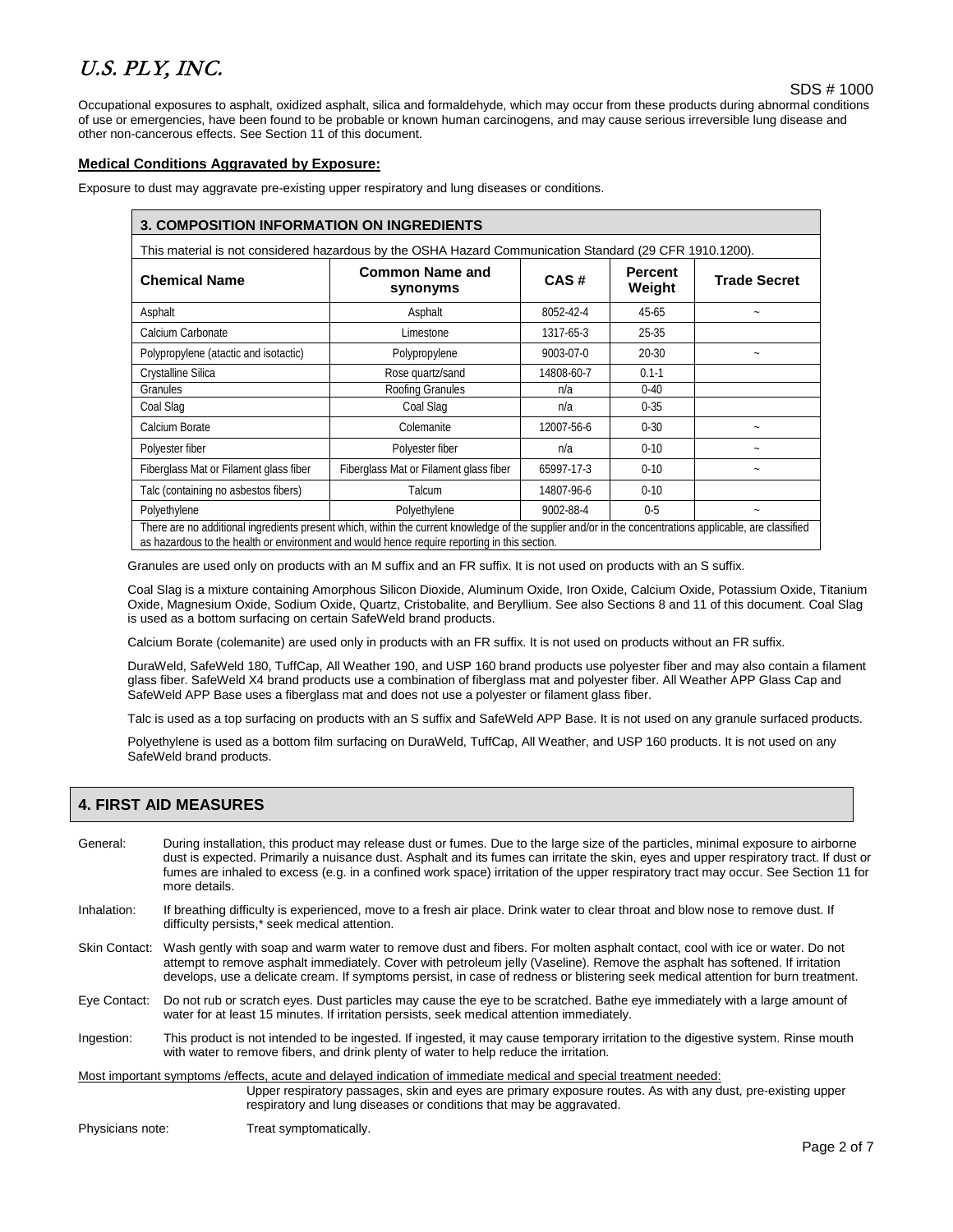## **5. FIRE FIGHTING MEASURES**

| Suitable extinguishing media:            | Dry chemical, dry powder, CO2, foam, water fog or water spray.                                                                                                                                                                                                                  |
|------------------------------------------|---------------------------------------------------------------------------------------------------------------------------------------------------------------------------------------------------------------------------------------------------------------------------------|
| Hazardous combustion products:           | Carbon dioxide and carbon monoxide.                                                                                                                                                                                                                                             |
| Fire-fighting<br>Equipment instructions: | No special procedures are expected to be necessary for this product. Normal firefighting procedures<br>should be followed such as standard protective equipment including flame retardant coat, helmet with<br>face shield, gloves, rubber boots, and in enclosed spaces, SCBA. |

Unusual fire and explosive hazards: n/a

## **6. ACCIDENTAL RELEASE MEASURES**

| Personal Precautions:             | N/A                                                                                                                                                                                                                                                                                                                                                                  |
|-----------------------------------|----------------------------------------------------------------------------------------------------------------------------------------------------------------------------------------------------------------------------------------------------------------------------------------------------------------------------------------------------------------------|
| <b>Environmental Precautions:</b> | Pick up large pieces of material. Vacuum dusts. If sweeping is necessary, use a dust suppressant such as water.<br>Do not dry sweep dust accumulation. These procedures will help to minimize potential exposures.                                                                                                                                                   |
| Clean-up Methods:                 | This product, as supplied, is not regulated as a hazardous waste by the U.S. Environmental Protection Agency<br>(EPA) under Resource Conversation and Recovery Act (RCRA) regulations. Comply with state and local<br>regulations for disposal. If you are unsure of the regulations, contact the local Public Health Department, or the<br>local office of the EPA. |

# **7. HANDLING AND STORAGE**

Handling: Use protective equipment as described in Section 8 of this material safety data sheet when handling uncontained material. Avoid direct exposure to very high heat or flame.

Storage: Store standing upright on end. Material should be kept dry, and protected from the elements. Recommended storage temperature is between 55°F to 95°F (12.7°C to 35°C). Warehouse storage should be in accordance with package directions.

# **8. EXPOSURE CONTROLS/PERSONAL PROTECTION**

Read all product instructions before using. No ACGIH or OSHA PEL is assigned to this mixture.

. Exposure limits for the component materials are shown below.

. This product, as supplied, is not believed to contain any hazardous material that exceeds exposure limits established by OSHA.

| <b>Components</b>                                                                              | <b>ACGIH TLV</b>                                                                              | <b>OSHA PEL</b>                                                                                                                                                                                                                              | <b>NIOSH IDLH</b>                                                                        |  |  |  |  |
|------------------------------------------------------------------------------------------------|-----------------------------------------------------------------------------------------------|----------------------------------------------------------------------------------------------------------------------------------------------------------------------------------------------------------------------------------------------|------------------------------------------------------------------------------------------|--|--|--|--|
| Asphalt<br>$(CAS 8-52-42-4)$                                                                   | TWA: 0.5 mg/m <sup>3</sup> benzene soluble<br>aerosol fume, inhalable fraction                |                                                                                                                                                                                                                                              | Ceiling: 5 mg/m <sup>3</sup> fume 15 min                                                 |  |  |  |  |
| Calcium Carbonate<br>(CAS 1317-65-3)                                                           |                                                                                               | TWA: 15 $mq/m3$ total dust<br>TWA: 5 mg/m <sup>3</sup> respirable fraction<br>(vacated) TWA: 15 mg/m <sup>3</sup> total dust<br>(vacated) TWA: $5 \text{ mg/m}^3$ respirable<br>fraction                                                     | TWA: 10 $mg/m3$ total dust<br>TWA: $5 \text{ mg/m}^3$ respirable dust                    |  |  |  |  |
| Crystalline silica (quartz)<br>(CAS 14808-60-7)                                                | TWA: $0.025$ mg/m <sup>3</sup> respirable<br>fraction                                         | (vacated) TWA: 0.1 mg/m <sup>3</sup><br>respirable dust<br>$(30)/(%SiO2 + 2)$ mg/m <sup>3</sup> TWA<br>total dust<br>$(250)/(%SiO2 + 5)$ mppcf TWA<br>respirable fraction<br>$(10)/(%SiO2 + 2)$ mg/m <sup>3</sup> TWA<br>respirable fraction | IDLH: 50 mg/m <sup>3</sup> respirable dust<br>TWA: $0.05 \text{ mg/m}^3$ respirable dust |  |  |  |  |
| Calcium Borate (colemanite) (12007-<br>$56-6$                                                  |                                                                                               |                                                                                                                                                                                                                                              | $15 \text{ mg/m}^3$                                                                      |  |  |  |  |
| Continuous filament glass fibers<br>(CAS 65997-17-3)                                           | 1 fiber/cm <sup>3</sup> TWA - respirable fibers                                               |                                                                                                                                                                                                                                              | 5 mg/m <sup>3</sup> - TWA (inhalable fraction)                                           |  |  |  |  |
| Talc (containing no asbestos)<br>(CAS 14807-96-6)                                              | 2 mg/m <sup>3</sup> TWA (Particulate matter<br>containing no asbestos and <1%<br>crystalline) | Respirable Dust: (Less than 1%<br>crystalline silicia) 2 mg/m <sup>3</sup> TWA<br>('Silicates')                                                                                                                                              |                                                                                          |  |  |  |  |
| None of the components in this product are listed by IARC, NTP, OSHA or ACGIH as a carcinogen. |                                                                                               |                                                                                                                                                                                                                                              |                                                                                          |  |  |  |  |

Individual protection measures, such as personal protective equipment: Wear safety glasses with side shields (or goggles) are recommended.

Hand protection: Leather or cotton gloves are recommended.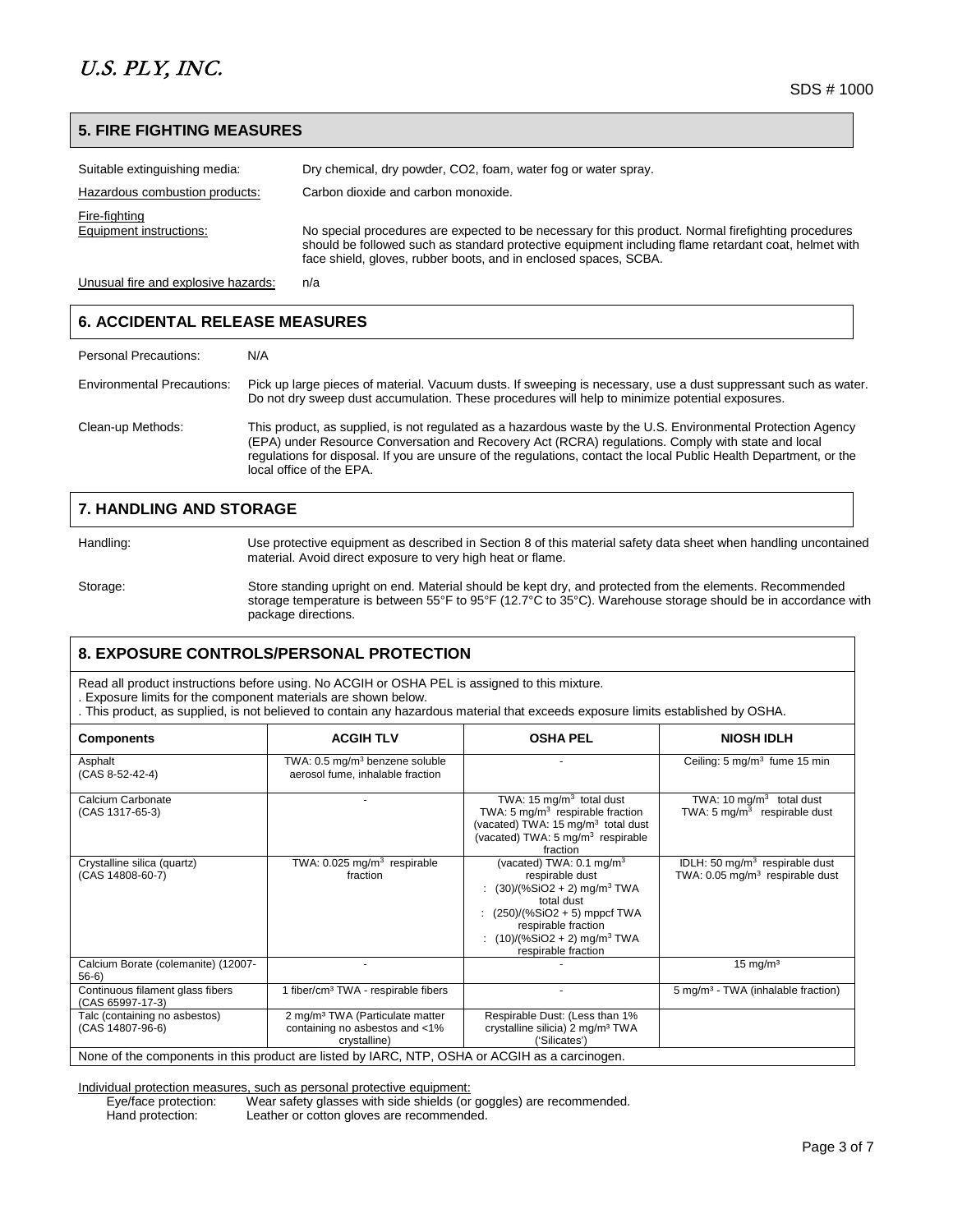Skin protection: Loose fitting, long-sleeved shirt and long pants and cap should be worn to protect skin from irritation dust.

Thermal hazards:

Construction grade work shoes are recommended. Respiratory protection: Not required unless used with asphalt or coal tar mastics. In those cases, follow the specific precautions for the material being used. Ventilation:<br>Thermal hazards:  $n/a$  n/a<br>Thermal hazards:  $n/a$ 

## **9. PHYSICAL AND CHEMICAL PROPERTIES**

| Physical State:              | Solid                                                           |
|------------------------------|-----------------------------------------------------------------|
| Appearance:                  | Various colors and surfaces. Thin black asphaltic roll roofing. |
| Color:                       | Smooth material is black. Mineral material varies in colors.    |
| Odor:                        | Asphaltic odor                                                  |
| pH:                          | None Established                                                |
| Flash Point:                 | over 500°F (260°C)                                              |
| Melting point:               | 290°F (98.3°C)                                                  |
| Freezing point:              | None Established                                                |
| Boiling point:               | None Established                                                |
| Evaporation rate:            | None Established                                                |
| Flammability                 |                                                                 |
| (solid, gas):                | None Established                                                |
| <b>Flammability Limits:</b>  |                                                                 |
| Lower/upper %:               | None                                                            |
| <b>Explosive Properties:</b> | None Established                                                |
| Oxidizing Properties:        | None Established                                                |
| Vapor Pressure:              | None Established                                                |
| Vapor Density:               | None Established                                                |
| Solubility in Water:         | Insoluble                                                       |
| Solubility in other solvents | None Established                                                |
| Partition coefficient        |                                                                 |
| (n-octanol/water)            | None Established                                                |
| Auto-ignition temp:          | None Established                                                |
| Decomposition temp:          | None Established                                                |
| Kinematic Viscosity:         | None Established                                                |
| Dynamic Viscosity:           | None Established                                                |
| Softening Point:             | None Established                                                |
| Molecular Weight:            | None Established                                                |
| VOC Content (%)              | None Established                                                |
| Density                      | None Established                                                |
| Specific gravity:            | None Established                                                |

# **10. STABILITY AND REACTIVITY**

#### Chemical Stability

This product is a stable material. This product is not reactive.

#### **Incompatibility**

This product will react with strong oxidizing agents, reducing agents, strong acids and alkalis.

#### Hazardous Decomposition

Decomposition from this material are those that would be expected from any organic (carbon-containing) material. These decomposition products may include oxides of carbon (carbon dioxide, carbon monoxide, carbon particles, and hydrocarbons) are derived from burning.

# **Hazardous Polymerization**

Will not occur.

# **11. TOXICOLOGICAL INFORMATION**

#### Acute Toxicity

Dust from this product is an irritant and may cause irritation or scratchiness of the throat, and/or itching in the eyes and skin.

#### Information on likely routes of exposure:

Product Information: Toxicological testing has not been conducted for this product overall. Available toxicological data for individual ingredients are summarized below. Eye Contact: May cause irritation to the eyes. Eye irritation may be treated by flushing eyes with large amounts of water. If irritation persists, seek medical attention. Contact with hot product is abnormal and a possible emergency circumstance because of its adhesive and temperature features, the molten asphalt contact with eyes may cause physical eye damage due to adhesive properties as well as thermal burns. Seek medical attention immediately in case of eye contact with molten asphalt contact.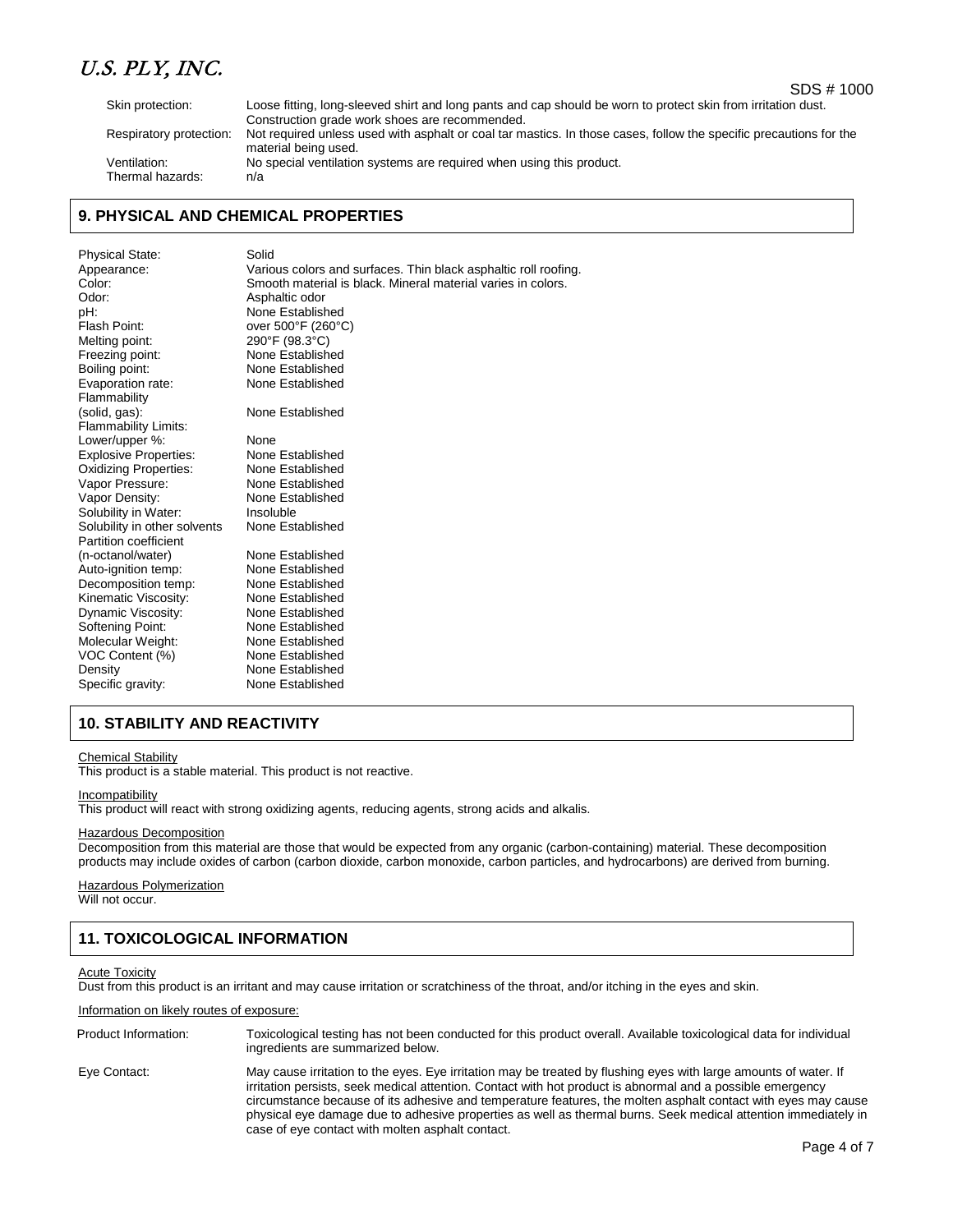Skin Contact: May cause irritation (itching) to the skin. Skin irritation may be treated by gently washing affected area with soap and warm water. Contact with molten asphalt can result in physical injury/damage and thermal burns. Seek medical attention immediately in case of molten asphalt contact.

Ingestion: This product is not intended to be ingested. If ingested, it may cause irritation of the digestive system.

Inhalation: May cause irritation of the upper respiratory tract. Acute exposure may irritate mucous membranes with tightness in chest, coughing, wheeziness, or congestion. Individuals affected should be moved to fresh air.

| Component                                             | Oral LD50            | Dermal LD50             | <b>Inhalation LC50</b>           |
|-------------------------------------------------------|----------------------|-------------------------|----------------------------------|
| Asphalt (at Ambient Temperature)<br>$(CAS 8052-42-4)$ | > 5000 mg/kg (Rat)   | $>$ 2000 mg/kg (Rabbit) |                                  |
| Crystalline Silica (quartz)<br>(CAS 14808-60-7)       | $>$ 500 mg/kg (Rat)  |                         |                                  |
| Calcium Borate (Colemanite)<br>(CAS 12007-56-6)       | $> 5600$ mg/kg (Rat) |                         |                                  |
| Polyethylene (CAS 9002-88-4)                          |                      |                         | 12 g/m <sup>3</sup> /30M (Mouse) |
|                                                       |                      |                         |                                  |

\* Estimates for product may be based on additional component data not shown.

Information on toxicological effects:

Symptoms: No information available for this product.

Carcinogenicity: There is no data for this product as a whole.

Carcinogenicity: The table below indicates whether each agency (IARC, NTP, or OSHA) has listed any ingredient as a carcinogen.

### **IARC Monographs, Overall Evaluation of Carcinogenicity**

|                                   | <b>Component Name</b>                                             | <b>ACGIH</b>   | <b>IARC</b> |                                                                                    | <b>NTP</b>                                                | <b>OSHA</b><br>(29 CFR 1910.1001-1050) |  |
|-----------------------------------|-------------------------------------------------------------------|----------------|-------------|------------------------------------------------------------------------------------|-----------------------------------------------------------|----------------------------------------|--|
|                                   | Asphalt (at Ambient Temperature)                                  |                | 2B          |                                                                                    |                                                           |                                        |  |
| $(CAS 8052-42-4)$                 |                                                                   |                |             |                                                                                    |                                                           |                                        |  |
| Quartz (CAS 14808-60-7)           |                                                                   | A <sub>2</sub> |             |                                                                                    | Known                                                     | X                                      |  |
|                                   | Continuous filament glass fibers                                  | A <sub>4</sub> | 3           |                                                                                    |                                                           |                                        |  |
| (CAS 65997-17-3)                  |                                                                   |                |             |                                                                                    |                                                           |                                        |  |
|                                   | Polypropylene (CAS 9003-07-0)                                     |                | $\Omega$    |                                                                                    |                                                           |                                        |  |
| Talc (CAS 14807-96-6)             |                                                                   | A <sub>4</sub> |             |                                                                                    |                                                           |                                        |  |
| Polyethylene (CAS 9002-88-4)      |                                                                   | ٠              |             |                                                                                    |                                                           |                                        |  |
|                                   |                                                                   |                |             |                                                                                    |                                                           |                                        |  |
| Legend                            |                                                                   |                |             |                                                                                    |                                                           |                                        |  |
|                                   | ACGIH (American Conference of Governmental Industrial Hygienists) |                |             |                                                                                    | <b>IARC</b> (International Agency for Research on Cancer) |                                        |  |
| A1                                | Known Human Carcinogen                                            |                | Group 1     |                                                                                    | Carcinogenic to Humans                                    |                                        |  |
| A2                                | Suspected Human Carcinogen                                        |                | Group 2A    |                                                                                    | Probably Carcinogenic to Humans                           |                                        |  |
| A <sub>3</sub>                    | Animal Carcinogen                                                 |                | Group 2B    | Possibly Carcinogenic to Humans                                                    |                                                           |                                        |  |
| A4                                | Not Classified as a Human Carcinogen                              |                | Group 3     | Not Classifiable as a Human Carcinogen                                             |                                                           |                                        |  |
|                                   |                                                                   |                |             |                                                                                    |                                                           |                                        |  |
| NTP (National Toxicology Program) |                                                                   |                |             | OSHA (Occupational Safety and health Administration of the US Department of Labor) |                                                           |                                        |  |
| Known                             | Known Carcinogen                                                  |                | Χ           | Present                                                                            |                                                           |                                        |  |
| Reasonably<br>Anticipated         | Reasonably Anticipated to be a Human Carcinogen                   |                |             |                                                                                    |                                                           |                                        |  |

Component Information: The statements are provided for informational purposes:

\* The IARC Monograph (Vol. 103, 2013, Bitumen and Bitumen Emissions) defines Asphalt as 'Group 2B, Possible Carcinogen to Humans'. This definition is based on studies of exposure to Asphalt fumes at elevated temperatures. The Monograph states that temperature plays an important role in determining the degree of exposure and also the carcinogenic potential of bitumen emissions. This same Monograph states that Asphalt is non-volatile at ambient temperature. There is no data presented in the Monograph to demonstrate that Asphalt at ambient temperature is considered a carcinogen.

\* Asphalt (CAS # 8052-42-4 and oxidized asphalt 64742-93-4): The International Agency for Research on Cancer (IARC) has stated that studies of workers exposed to asphalt provide inadequate evidence of carcinogenicity. IARC had previously classified asphalt as a Group 3 substance. Animal studies in which high concentrations of asphalt fumes were breathed for extended periods of time did not indicate any cancer effects. Bronchitis and pneumonitis were observed. Two studies where condensed fractions of certain asphalt fume condensates collected for these studies were repeatedly applied to the skin of laboratory animals reported the induction of skin cancers. The asphalt fume condensates collected for these studies were subjected to extremely high temperatures (601°F/316°C) and were heated for seven to ten hours while being continually stirred. This is not typical of any asphalt application. Trace amounts of polynuclear aromatic hydrocarbons (PAHs) may be present in some asphalts and can be generated upon excessive heating, which results in thermal cracking of the asphalt compounds. Some of these PAHs have been identified as having potential carcinogenic and reproductive health effects.

\* No significant exposure to Crystalline Silica (Quartz) is thought to occur during the use of products in which Crystalline Silica (Quartz) is bound to other materials, such as in paints and coatings. As one reference, see California Office of Health Hazard Assessment at: [http://www.oehha.org/prop65/CRNR\\_notices/safe\\_use/sylicasud2.html](http://www.oehha.org/prop65/CRNR_notices/safe_use/sylicasud2.html)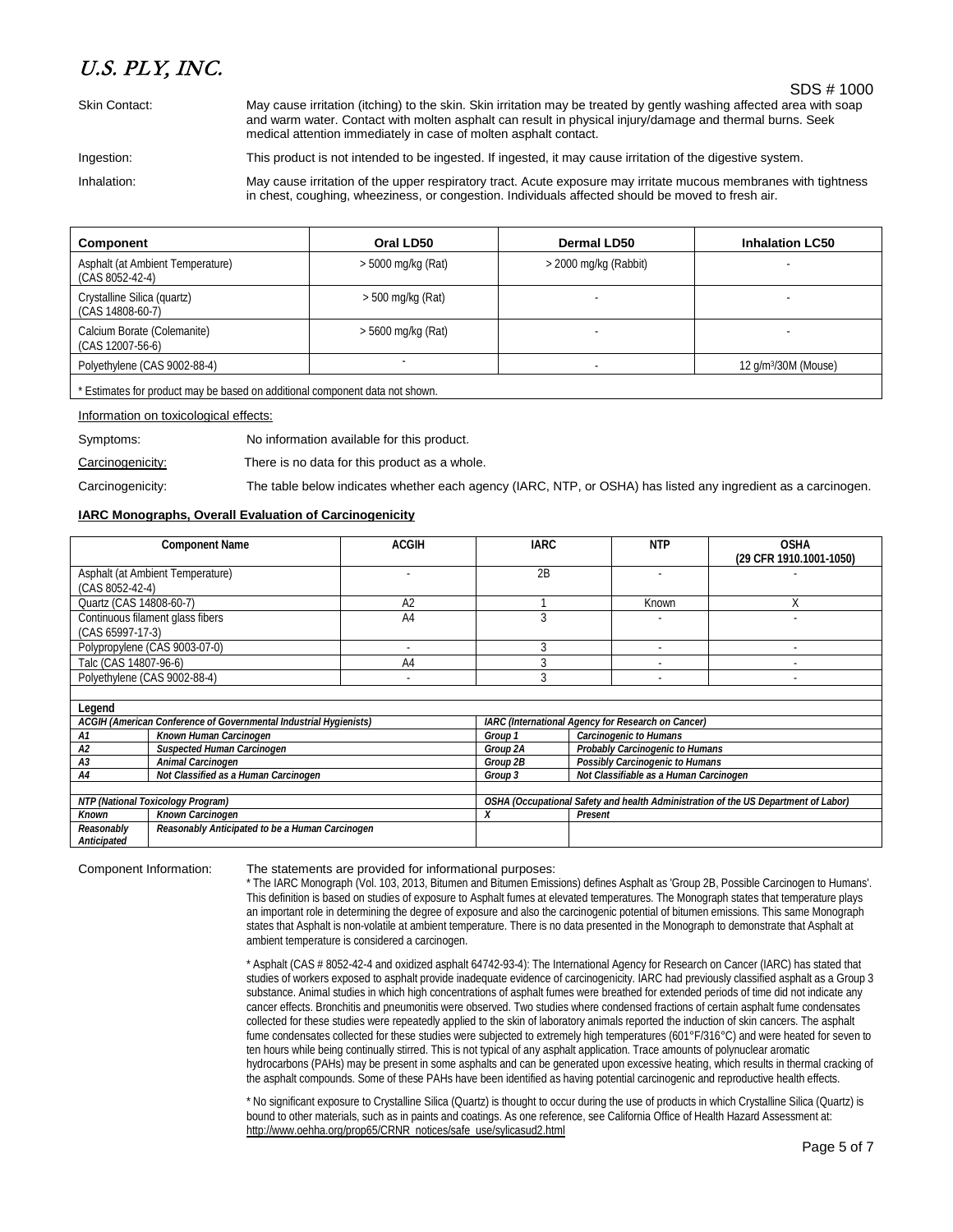## SDS # 1000

\* The IARC Monograph (Vol 93, 2010, Carbon Black, Titanium Dioxide, Talc) states: "No significant exposure to primary particles of talc is thought to occur during the use of products in which talc is bound to other materials."

\* This product contains a small amount of polyaromatic hydrocarbons which have been shown to cause cancer and respiratory damage in laboratory animals. Some asphalts and some asphalt solutions have produced skin cancer in laboratory animals. No association has been established between industrial exposure and cancer. (IRAC\*, PART 4, VOLUME 35). Due to size of the particles, minimal exposure to airborne dust is expected.

Reproductive toxicity: Based on available data, the classification criteria are not met.

Specific target organ toxicity: n/a

| - Single exposure:   | n/a                                            |
|----------------------|------------------------------------------------|
| - Repeated exposure: | n/a                                            |
| Aspiration hazard:   | not classified                                 |
| Chronic effects:     | Not expected to be hazardous by OSHA criteria. |
| Further information: | Symptoms may be delayed.                       |
|                      |                                                |

Numerical measures of toxicity – No information available

## **12. ECOLOGICAL INFORMATION**

| Biodegradation:          | Not Established |
|--------------------------|-----------------|
| Chemical degradation:    | Not Established |
| Bioaccumulation:         | Not Established |
| Agility:                 | Not Established |
| Ecotoxicity influence on |                 |
| Organisms:               | Not Established |
| Ecotoxicity in water:    | Not Established |
| Other toxicity:          | Not Established |

## **13. DISPOSAL CONSIDERATIONS**

This product, as supplied, is not regulated as a hazardous waste by the U.S. Environmental Protection Agency (EPA) under Resource Conversation and Recovery Act (RCRA) regulations. Comply with state and local regulations for disposal. If you are unsure of the regulations, contact the local Public Health Department, or the local office of the EPA.

## **14. TRANSPORTATION INFORMATION**

Shipping Information

This product is not classified as a hazardous material for transport.

DOT (Ground): N/A Hazard Class: N/A DOT Label: N/A Air: N/A Water: N/A Freight Classification: Roofing composition or prepared roofing.

## **15. REGULATORY INFORMATION**

### US Federal Regulations:

There is no regulation on this product as a whole.

#### SARA Title III:

None of the products components are listed under SARA Section 302 (40 CFR 355 Appendix A), SARA Section 313 (40 CFR 372.65) or CERCLA (40 CFR 302.4).

State Regulations A: General Product Information Other state regulations may apply. Check individual state requirements. B: Component Analysis - State The following components appear on one or more of the following state hazardous substances lists: